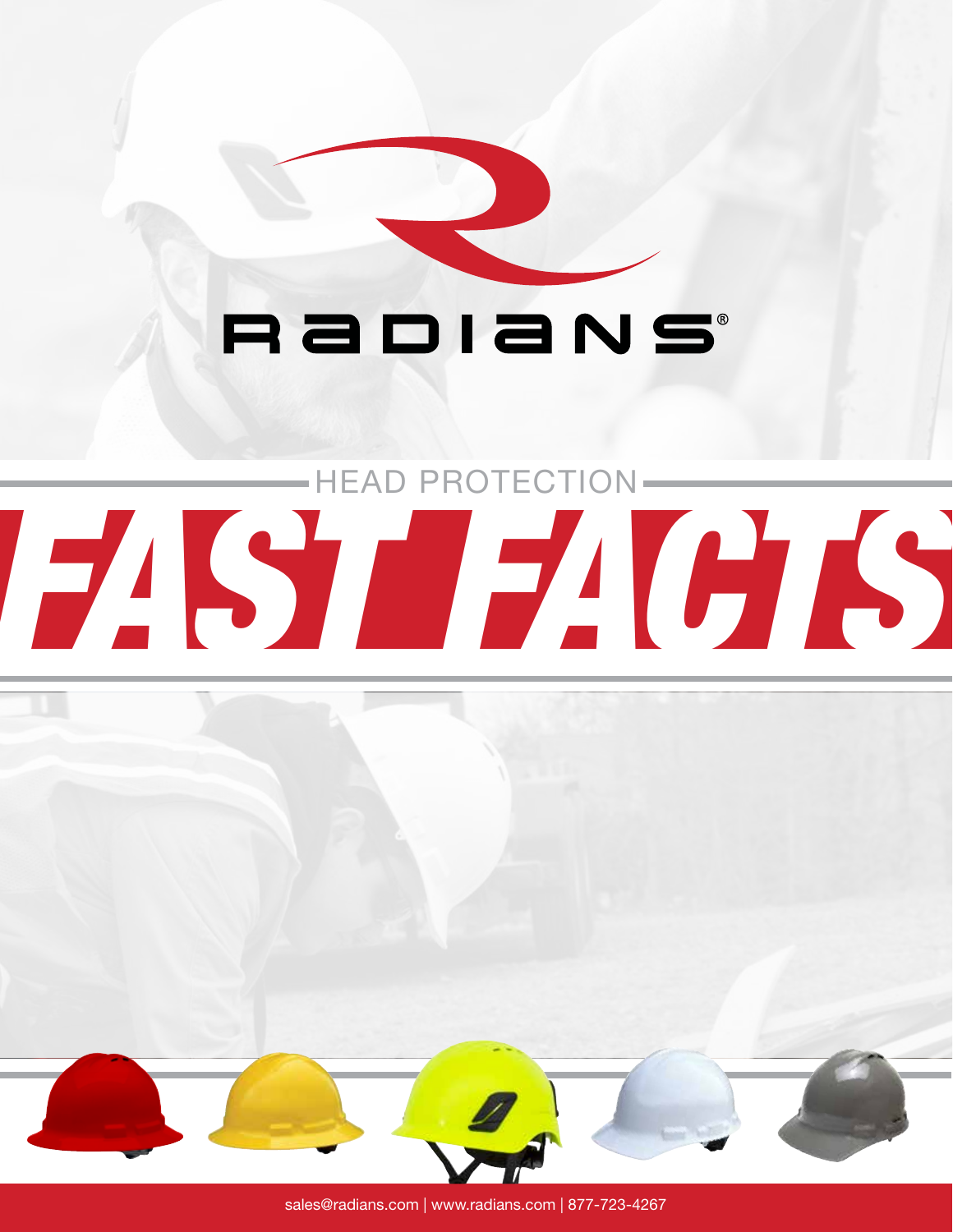

# *are one of the most frequent causes of HEAD INJURIES work-related injuries and fatalities.*

*30% Of All Workplace Fatalities*

*An estimated 10% of workplace fatalities are due to Flying* 

*Objects, Falling Objects, Swinging Objects, and Rolling Objects.*

*The Fatal 4 Account For Over*

Over the past several years, OSHA has led an initiative to create awareness and ultimately decrease injuries and fatalities of the "Fatal 4".

#### *THE FATAL FOUR:*

Four leading causes of serious injuries and deaths in the construction industry

OSHA



# *OSHA Regulations*

## *EMPLOYER REQUIREMENTS*

OSHA requires that employers provide a workplace free of recognized hazards. Step 1 of that is they must conduct a hazard analysis, and if a hazard is present, they must follow the hierarchy of controls:

#### *1* Elimination *2* Substitution *3* Engineering Controls *4* Admin Controls

If unable to feasibly remove the hazard, employers must provide employees with proper PPE and training

## *OSHA HAS TWO REGULATIONS THAT REGULATE SAFETY HELMET REQUIREMENTS:*

**7 29 CFR 1910.135:** Governs safety helmet requirements for general industry workers

29 CFR 1926.100: Refers to head protection requirements for construction, demolition, and renovation workers *2*

Both standards require workers to wear safety helmets if they are at risk of being struck by falling objects, bumping their heads on fixed objects, or coming in contact with electrical hazards.

#### *OSHA REQUIRES SELECTION CRITERIA FOR HEAD PROTECTION THAT MUST COMPLY WITH ANSI/ISEA Z89.1*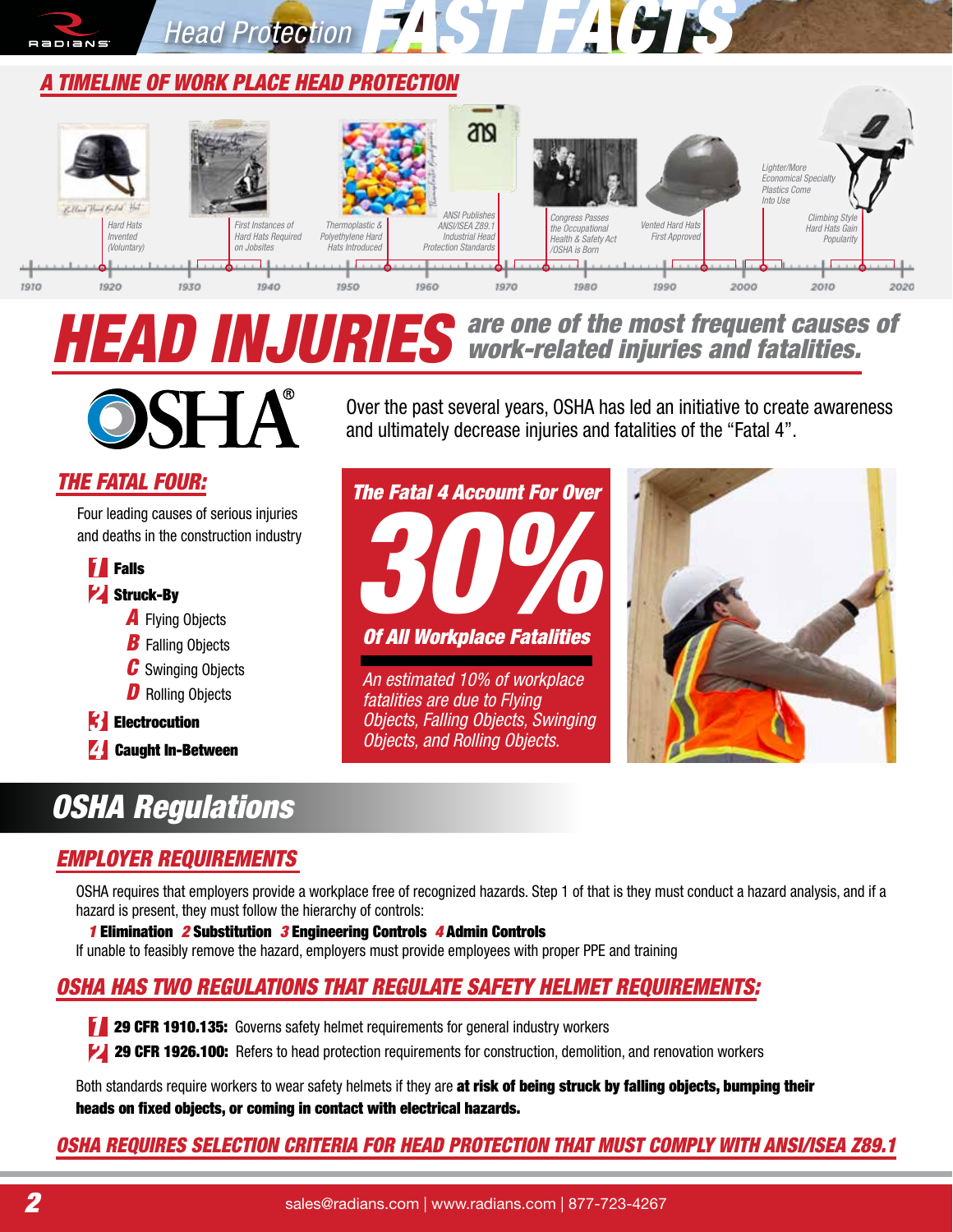# *A HELMET THAT MEETS ANSI Z89.1 IS OSHA COMPLIANT.*

# *ANSI/ISEA Z89.1-2014*

- American National Standard for Industrial Head Protection
- Provides (1) performance (2) testing and (3) labeling requirements for industrial hard hats.

*Head Protection* 

 $\blacksquare$  It establishes the types and classes of protective helmets, depending on the type of hazard encountered

### *SAFETY HELMET TYPES*



# *ANSI TOP IMPACT*

Helmets designed to reduce the force of impact resulting from a blow to the top of the head.



Provides impact to (90 degrees from vertical). Type 2 helmets require a larger foam interior and increased side coverage.

# *CLIMBING STYLE HELMETS*

Standards Institute

Provide additional impact protection to 60 degrees from vertical.

Many people confuse this with Type II helmets. Most climbing helmets do not meet Type II requirements.

# *MAX FORCE: 7,355 N*



**SAFETY EQUIPMENT** 

eanians

#### *ANSI SAFETY HELMET ELECTRICAL CLASSES*

To improve comprehension and usefulness, there are electrical-protective classifications for helmets as follows:

# *CONDUCTIVE*

 $\blacksquare$  Helmets **NOT** intended to provide protection from electrical conductors.



# *GENERAL*

- Intended to reduce the danger of exposure to low voltage electrical conductors
- Proof tested at 2,200 volts @ 1 minute

# *ELECTRICAL*

- $\blacksquare$  Intended to reduce the danger of exposure to high voltage electrical conductors
- Proof tested at 20,000 volts  $@$  3 minutes And no burn through @ 30,000 volts
- Class E supersedes class G... All class E's also meet class G



### *LABELING REQUIREMENTS*

Each helmet shall bear permanent marking stating:

- 1. Name or Mark of MFG *1 5*
- Date of MFG *2*
- 3. ANSI/ISEA Z89.1-2014 *3*
- 3. Applicable Types & Class Designations *4*

#### **47** Applicable Optional Criteria

- Reverse Donning
- $\blacksquare$  Lower Temperature LT
- $\blacksquare$  Higher Temperature HT
- 1. Approximate Head Size Range *6*